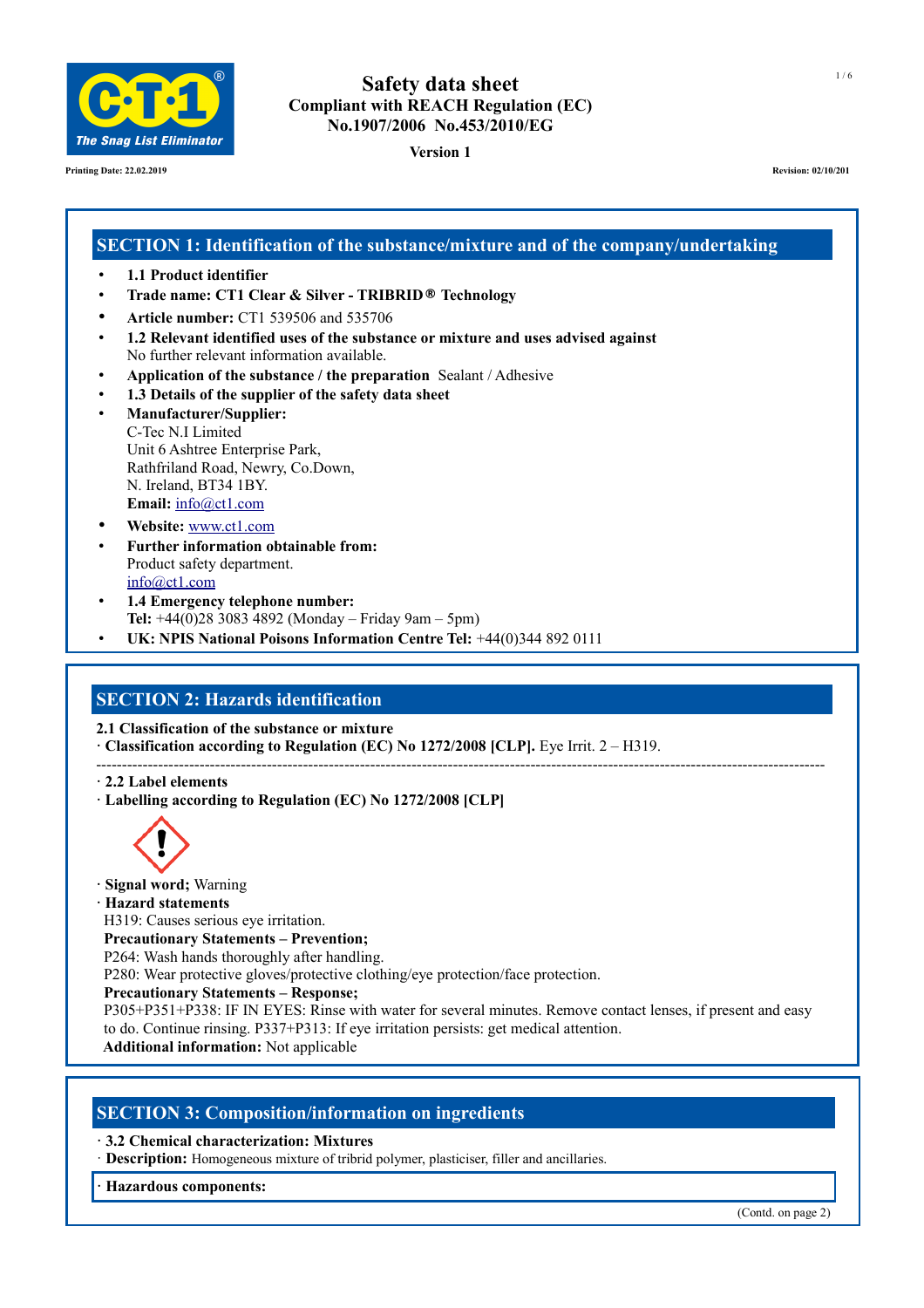

#### **Version 1**

**Printing Date: 22.02.2019 Revision: 02/10/201**

## **CT1 Clear & Silver - TRIBRID® Technology**

|                                                     |                                               | (Contd. of page 1) |
|-----------------------------------------------------|-----------------------------------------------|--------------------|
| $\text{CAS: } 3068 - 78 - 8$<br>EINECS: 221-329-8   | $3-(Cyclohexylamino)$ propyltriemethoxysilane | $< 1\%$            |
| Reg.nr.: - 01-2120770726-45-xxxx                    | Skin Corr/Irrit 2; H315<br>Eye dam 1; H318    |                    |
| $\textsf{CAS}: 13822 - 56 - 5$<br>EINECS: 237-511-5 | $3$ -(Trimethoxysilyl) propylamine            |                    |
| Reg.nr.: - 01-2119510159-45-xxxx                    | Skin Corr/Irrit 2; H315<br>Eye dam 1; H318    |                    |

· **Additional information:** For the wording of the listed Hazard (H) / Precautionary (P) phrases refer to section 16.

# **SECTION 4: First aid measures**

**· 4.1 Description of first aid measures**

- · **After inhalation:** Supply fresh air.
- · **After skin contact:** Wash with plenty of soap and water for 10-15 minutes. Seek medical advice in case of irritation.
- · **After eye contact:** Rinse with water for several minutes. Remove contact lenses, if present and easy to do. Continue rinsing. If eye irritation persists: get medical attention.
- · **After swallowing:** Rinse mouth immediately and then drink plenty of water, seek medical attention in case of irritation.
- · **4.2 Most important symptoms and effects, both acute and delayed** No further relevant information available.
- · **4.3 Indication of any immediate medical attention and special treatment needed** Further toxicology information is available in SECTION 11.

# **SECTION 5: Firefighting measures**

- **· 5.1 Extinguishing media**
- · **Suitable extinguishing agents:** Water mist, dry powder, alcohol-resistant foam, carbon dioxide or sand.
- · **Unsuitable extinguishing agents:** Water spray or water jet.
- · **5.2 Special hazards arising from the substance or mixture**
- **· Hazardous combustion products;** Nitrous gases
- · **5.3 Advice for firefighters**
- · **Protective equipment:** Use respiratory protection independent of recirculated air.

## **SECTION 6: Accidental release measures**

**· 6.1 Personal precautions, protective equipment and emergency procedures** 

**· 6.1.1. For non-emergency personnel.**

**Protective equipment:** Wear personal protective equipment (see SECTION 8).

 **Emergency procedures:** Keep unprotected persons away. Avoid contact with skin and eyes. Avoid inhaling mists and vapours.

- **· 6.2 Environmental precautions:** Prevent material from entering surface waters, drains or sewers and soil. Contain any fluid that runs out using suitable material (e.g. earth). Retain contaminated water/extinguishing water. Dispose of in prescribed marked containers.
- **· 6.3 Methods and material for containment and cleaning up:**
- **· 6.3.1. For containment:** Do not flush away with water. For small amounts: Absorb with a liquid binding material such as diatomaceous earth and dispose of according to local/state/federal regulations. Contain larger amounts and pump up into suitable containers. Clean any slippery coating that remains using a detergent / soap solution or another biodegradable cleaner.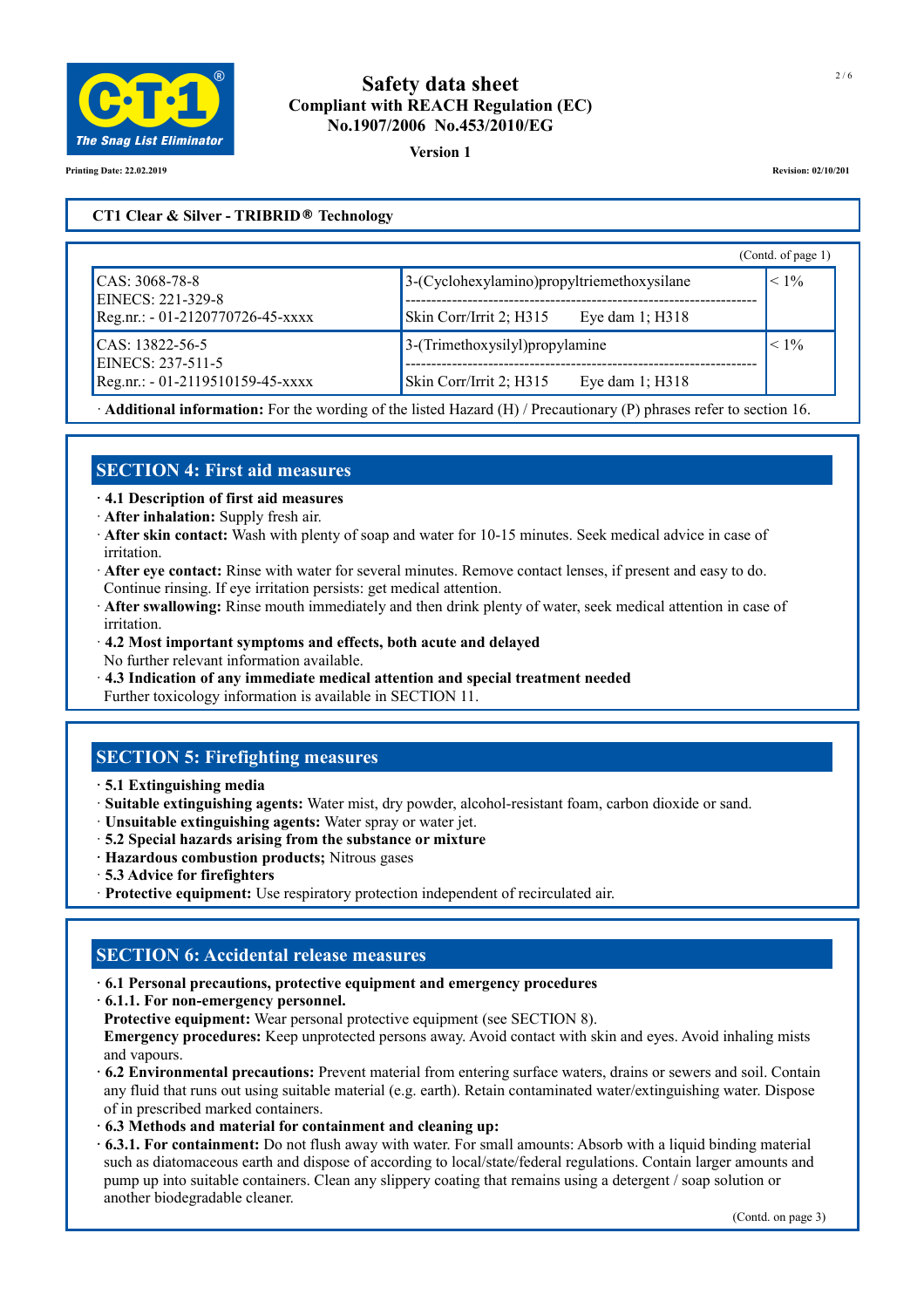

**Version 1**

**Printing Date: 22.02.2019 Revision: 02/10/201**

#### **CT1 Clear & Silver - TRIBRID® Technology**

(Contd. of page 2)

- **· 6.3.2. For cleaning up:** No further data available.
- **· 6.3.3. Other information:**
- · 6.4 Reference to other sections
- See SECTION 8 and 13.

## **SECTION 7: Handling and storage**

**· 7.1 Precautions for safe handling** 

 **Measures to prevent fire:** Keep away from sources of ignition and do not smoke.

**Measures to prevent aerosol and dust generation:** Not required.

- **Measures to protect the environment:** No further data available.
- **· 7.2 Conditions for safe storage, including any incompatibilities:**

 Protect against moisture. Store in original container only. Keep container tightly closed and store in a cool, well ventilated place.

**· 7.3 Specific end use(s)** Cartridge Applied Sealant & Adhesive.

## **SECTION 8: Exposure controls/personal protection**

#### **· 8.1 Control parameters**

 **Maximum airborne concentrations at the workplace:**

| Name <sup>1</sup> | CAS No.       | $\overline{\phantom{a}}$<br>Type | Mg/m3 | ppm |
|-------------------|---------------|----------------------------------|-------|-----|
| Methanol          | $67 - 56 - 1$ | TWA                              | 260   | 200 |

**· Additional information:** The lists valid during the making were used as basis.

**· 8.2 Exposure controls**

**· 8.2.1. Appropriate engineering controls:** Avoid contact with eyes and skin. Do not inhale gases/vapours/aerosols.

Do not eat, drink or smoke when handling. Wash hands at the end of work and before eating.

- **· 8.2.2. Personal protection equipment**
- **· 8.2.2.1. Eye face protection:** Wear eye protection / face protection.
- **· 8.2.2.2. Skin protection:** Wear protective gloves and clothing.
- · **8.2.2.3. Respiratory protection:** In case of strong exposure: gas mask filter AX
- **· 8.2.2.4. Thermal hazards:** Not applicable
- **· 8.2.3. Environmental exposure controls:** Prevent material from entering surface waters or soil.

# **SECTION 9: Physical and chemical properties**

## **· 9.1 Information on basic physical and chemical properties.**

| $\cdot$ Appearance:                        | Paste                 |  |
|--------------------------------------------|-----------------------|--|
| $\cdot$ Odour:                             | Characteristic / low. |  |
| <b>· Odour Threshhold:</b>                 | No data available.    |  |
| $\cdot$ pH:                                | No data available.    |  |
| $\cdot$ Melting point / freezing point:    | No data available.    |  |
| · Initial boiling point and boiling range: | No data available.    |  |
| · Flash point:                             | $>200^{\circ}$ C      |  |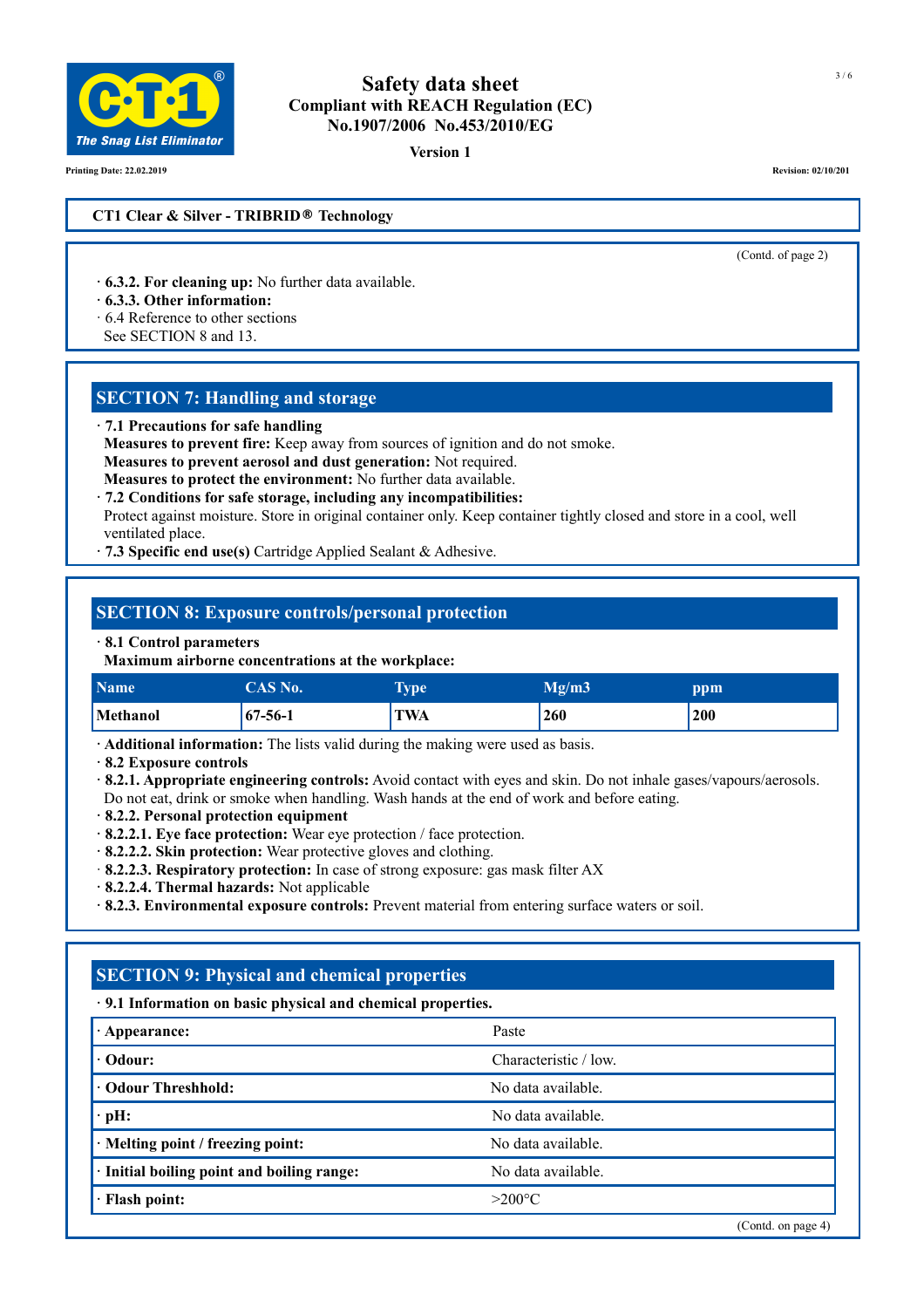

**Version 1**

**Printing Date: 22.02.2019 Revision: 02/10/201**

#### **CT1 Clear & Silver - TRIBRID® Technology**

|                                                 |                          | (Contd. of page 3) |
|-------------------------------------------------|--------------------------|--------------------|
| <b>Evaporation rate:</b>                        | No data available.       |                    |
| · Flammability (solid, gas):                    | No data available.       |                    |
| Upper / lower flammability or explosive limits: | No data available.       |                    |
| · Vapour pressure:                              | No data available.       |                    |
| Vapour density:                                 | No data available.       |                    |
| · Relative Density:                             | $1.04$ Kg/Ltr (water =1) |                    |
| Solubility (ies) (water):                       | No data available.       |                    |
| · Partition coefficient: n-octanol / water:     | No data available.       |                    |
| · Auto-ignition temperature:                    | No data available.       |                    |
| <b>Decomposition temperature:</b>               | No data available.       |                    |
| Viscosity:                                      | No data available        |                    |
| <b>Explosive properties:</b>                    | No data available.       |                    |
| <b>Oxidising properties:</b>                    | None                     |                    |

## **SECTION 10: Stability and reactivity**

- **· 10.1 Reactivity**
- · **10.2 Chemical stability:** Stable when stored in sealed containers.
- · **10.3 Possibility of hazardous reactions:** Reacts with water and moisture in air, liberating methanol
- · **10.4 Conditions to avoid:** Moisture during storage.
- · **10.5 Incompatible materials:** Oxidising agents, peroxides, alcohols, acids, moisture, water
- · **10.6 Hazardous decomposition products:** Methanol.

## **SECTION 11: Toxicological information**

- **· 11.1 Information on toxicological effects:** (N-cyclohexylaminopropyl)trimethoxysilane LD50 oral RT;  $>$  2000 mg/kg
- **· Acute toxicity:** Not classified.
- **· Skin corrosion/irritation:** Causes skin irritation
- **· Serious eye damage / eye irritation:** Causes serious eye damage
- **· Respiratory or skin sensitisation:** Not classified.
- **· Germ cell mutagenicity:** Not classified.
- **· Carcinogenicity:** Not classified.
- **· Reproductive toxicity:** Not classified.
- **· STOT single exposure:** Not classified.
- **· STOT repeated exposure:** Not classified.
- **· Aspiration hazard:** Not classified.
- **· Symptoms / effects after inhalation:** May cause irritation to the respiratory tract. Overexposure may cause:
- Cough, Headache, Nausea.
- **· Symptoms / effects after skin contact:** Causes skin irritation.
- **· Symptoms / effects after eye contact:** Causes serious eye damage.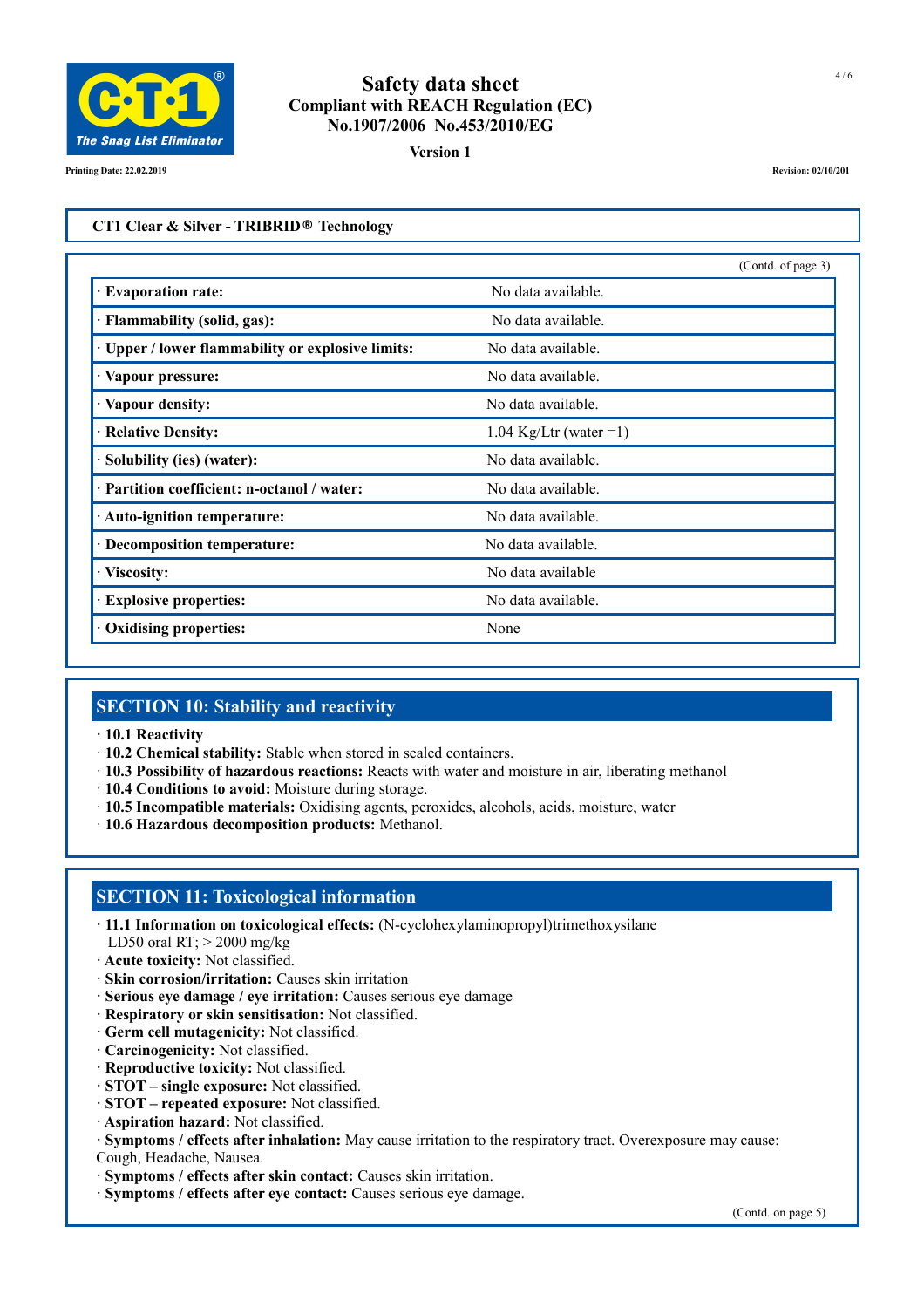

**Version 1**

**Printing Date: 22.02.2019 Revision: 02/10/201**

#### **CT1 Clear & Silver - TRIBRID® Technology**

(Contd. of page 4)

**· Symptoms / effects after ingestion:** Oral toxicity is associated with methanol, the solvent and a hydrolysis product that causes nausea, vomiting, headaches, visual effects including blindness. Onset of symptoms may be delayed up to 48 hours.

**· Chronic symptoms:** On contact with water, this compound liberates methanol that is known to have a chronic effect on the central nervous system. Methanol may affect the central nervous system resulting in persistent or recurring headaches or impaired vision.

#### **SECTION 12: Ecological information**

- **· 12.1. Toxicity:** No data available
- **· 12.2. Persistence and degradability:** Biologically not biodegradable.
- **· 12.3. Bioaccumulative potential:** No data available
- **· 12.4. Mobility in soil:** No data available
- **· 12.5. Results of PBT and vPvB testing:** No data available
- **· 12.6. Other adverse effects:** None known
- **· 12.7. Additional information:** No data available

#### **SECTION 13: Disposal considerations**

- **· 13.1. Waste treatment methods:** Observe local regulations.
- **· 13.1.1. Product / packaging disposal:**
- **Waste codes / waste designations according to LoW:**

Dispose of in accordance with local regulations. Do not empty product into drains. According to the European catalogue, waste codes are not product specific, but application specific. The user should assign waste codes, preferably in discussion with the waste disposal authorities.

- **· 13.1.2. Waste treatment-relevant information:** No data available.
- **· 13.1.3. Sewage disposal-relevant information:** No data available.
- **· 13.1.4. Other disposal recommendations:** No data available.

# **SECTION 14: Transport information**

| $\cdot$ 14.1 UN-Number<br>ADR, ADN, IMDG, ICAO/IATA, RID                                 | Not regulated |
|------------------------------------------------------------------------------------------|---------------|
| $\cdot$ 14.2 UN proper shipping name<br>· ADR, ADN, IMDG, ICAO/IATA, RID                 | Not regulated |
| · 14.3 Transport hazard class(es)<br>· ADR, ADN, IMDG, ICAO/IATA, RID                    | Not regulated |
| $\cdot$ 14.4 Packing group<br>· ADR, ADN, IMDG, ICAO/IATA, RID                           | Not regulated |
| · 14.5 Environmental hazards:                                                            | Not regulated |
| · 14.6 Special precautions for user                                                      | Not regulated |
| $\cdot$ 14.7 Transport in bulk according to Annex<br>II of Marpol 73/78 and the IBC Code | Not regulated |